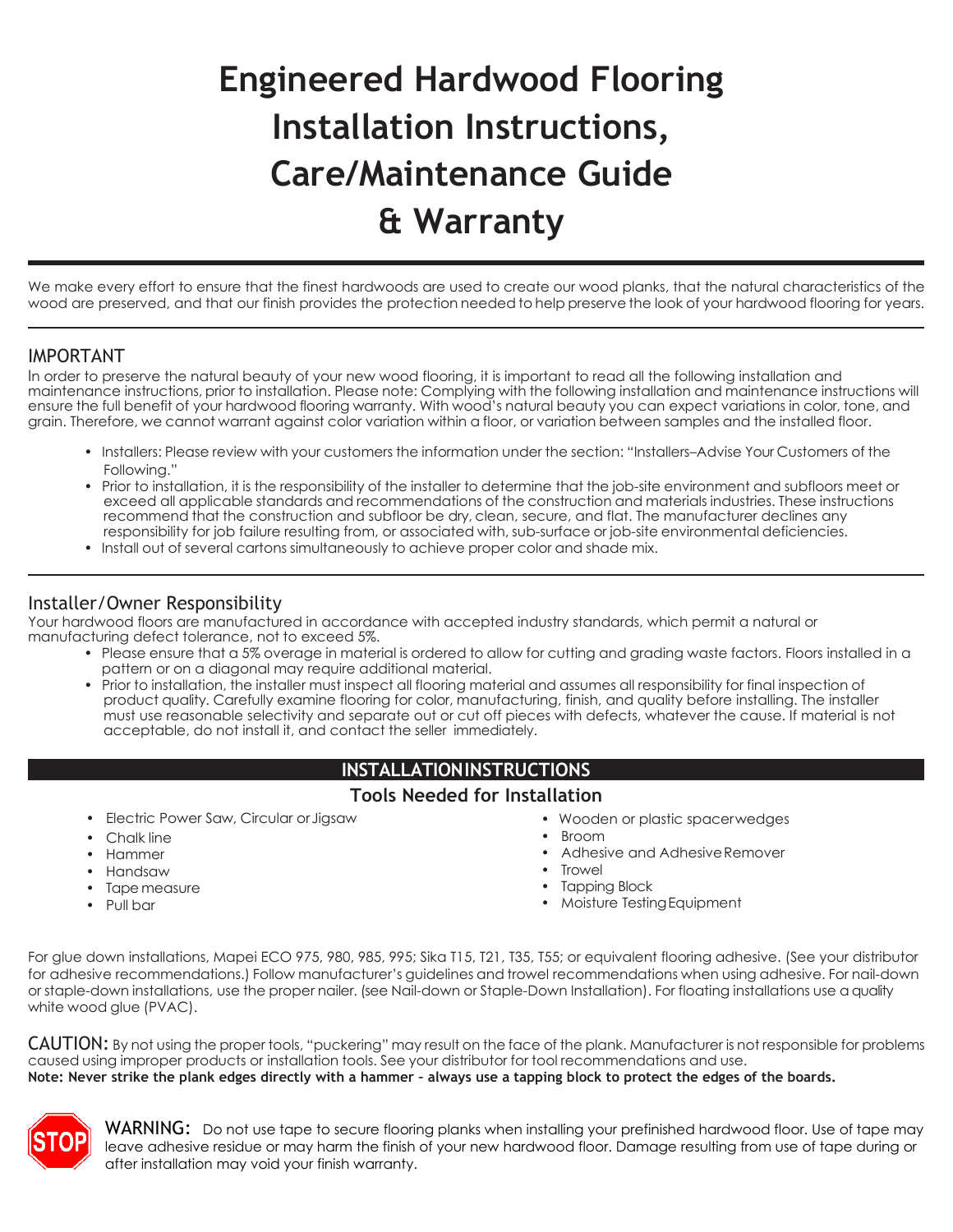# **INSTALLERS - ADVISE YOUR CUSTOMER OF THE FOLLOWING**

#### SEASONS: HEATING AND NON-HEATING

Hardwood flooring product dimensions are affected by varying levels of humidity within your installation area. Use care to control humidity levels within the 35-55% range (humidity may vary with regional conditions). In addition, we recommend the following:

- Heating Season (Dry) A humidifier is recommended to prevent excessive shrinkage in wood floors due to low humidity levels. Wood stoves and electric heat tend to create very dry conditions.
- Non-Heating Season (Humid, Wet) Proper humidity levels can be maintained by use of an air conditioner, dehumidifier, or by turning on your heating system periodically during the summer months. Avoid excessive exposure to moisture during periods of inclement weather. Do not obstruct in any way the expansion joint around the perimeter of your floor.

#### FLOOR REPAIR

Minor damage can be repaired with a touch-up kit or filler. Major damage may require board replacement, which should be performed by a professional wood flooring installer.

#### **PRE-INSTALLATIONPROCEDURES**

#### ACCLIMATING THE HARDWOOD FLOORING

HVAC systems should be fully operational at least 14 days prior to flooring installation, maintaining a consistent room temperature between 60°–80° Fahrenheit, and relative humidity between 35-55%. This not only stabilizes the building'sinterior environment, but also is essential when acclimating hardwood flooring to the job site. Hardwood flooring should be handled and unloaded with care and stored within the environmentally controlled site. Flooring storedupon "on-grade" concrete floorsshould be elevated at least four inches to allow air circulation under cartons.

#### ROOM PREPARATION

Remove existing baseboards, quarter rounds and thresholds. Undercut door jambs, using a piece of flooring material as a guide. Door frames and other wooden elements should be sawed off at the bottom to ensure proper fit and expansion tolerances of the installed wood flooring.

#### PRE-INSTALLATION INSPECTION

It is the responsibility of the installer to inspect each board for visible defects prior to installing the board. Any board with visible defects will be replaced at no cost. If a defective board is installed, manufacturer will not assume cost of labor for repair or replacement of defect.

#### SUBFLOOR TYPE

Engineered hardwood flooring can be installed over the following properly prepared subfloors:

- Concrete: On, above or below grade installations are acceptable. Must be clean, dry, and smooth to within 3/16" over 10'. Concrete slabs must be at least 30 days old prior to installation.
- Terrazzo: Should be lightly sanded and cleaned with mineral spirits prior to spreading the adhesive. Allow the mineral spirits to dry prior to spreading the adhesive.
- Ceramic Tile: Tiles must be securely fastened to the subfloor. Surface should be roughened up with a sander or grinder and cleaned to remove all dust. If grout lines are too deep, they must be filled.
- Wood Subfloors: plywood, OSB and underlayment particleboard and tongue and groove boards. Must be smooth and dry. Squeaks and popping areas should be secured prior to spreading adhesive.
- Vinyl: sheet vinyl and vinyl tile. Vinyl must be securely fastened to the subfloor with full spread adhesive. Loose laid or perimeter glued sheet vinyl must be removed. De-gloss flooring as necessary to create a good adhesive bond using an abrasive pad. Do not sand sub-surfaces such as vinyl or synthetic tiles that may contain asbestos. Do not install over floors that exceed one layer, as the thickness of the flooring materials will prevent an adequate mechanical bond.

#### SUBFLOOR PREPARATION

#### **Subfloor must be:**

- Clean and free of wax, paint, oil, and debris. Scrape smooth and sweep thoroughly prior to installation.
- Flat to 3/16" per 10' radius. If subfloor levelling is required, "hills" should be sanded down and "valleys" filled with an underlayment patch, developed by a reputable manufacturer for use with hardwood flooring.
- Structurally sound prior to installation. Secure loose areas to reduce squeaking, and replace water damaged or delaminated subflooring or underlayment.

#### Testing for Moisture Content

All concrete subfloors must be tested for moisture content. Several tests are outlined below. These tests do not guarantee a dry concrete slab year-round. With that in mind, a moisture barrier using a minimum of 6-mil poly film should have been established between the ground and concrete. A minimum of at least three test locations for areas up to 1,000 sf are recommended; add one additional test for each 1000 sf or fraction thereof.

- Tramex Concrete Moisture Encounter Meter. Moisture readings obtained should not exceed 3.5 on the upper scale.
- Calcium Chloride. Moisture emission should not exceed 3 lbs./1,000 square feet during a 24-hour period with this test. Per industry standards, 0-3 lbs. is dry, over 3lbs requires moisture barrier (see below), and over 7lbs is too wet.
- RH (relative humidity) probe: RH testing is determined by in-situ probes at a depth of 1.5" or 40% of the slab depth. Readings should not exceed 75% RH. Installations over a concrete floor with readings over 75% RH require use of a vapor retarder.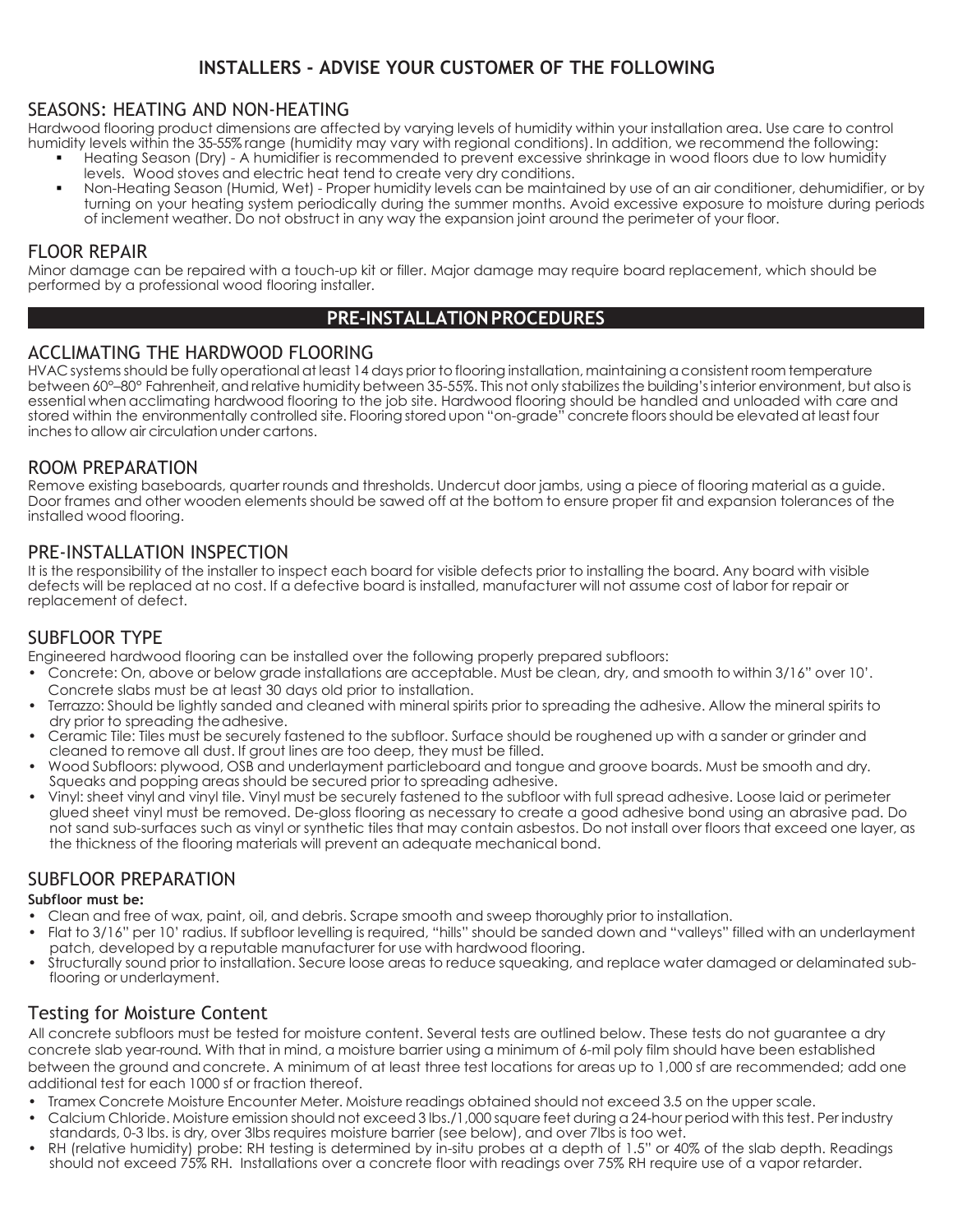## Moisture Barrier System

If the above tests reveal excessive moisture or relative humidity levels, install an impermeable vapor retarder or vapor-resistant membrane with a permeance rating of one perm or less. Follow manufacturer's instructions for use when applying any vapor retarder.

#### SET UP

- In order to have sufficient material on hand, calculate area and add 5% more flooring material to allow for cutting waste and for minor natural or manufacturingdefects. When installing on a diagonal or in a pattern increase your cutting waste accordingly.
- Work out of several cartons at the same time to insure color and shade mix.

## LAYOUT

- Layout should be designed to save labor and materials, as well as to enhance the appearance of the floor. Lay the floor so that the end joints are staggered at least 8 inches on adjacent rows to avoid a stair step or H pattern. Staggered or irregular joints mean less material waste and a better overall appearance.
- Plan the layout so that the last row of flooring (which usually needs to be cut lengthwise) is not too narrow. In some cases, it may be necessary to cut the first row as well as the last row.
- Allow expansion space equivalent to the thickness of the flooring to be installed along all walls and vertical obstructions. Flooring should be laid at right angle to the floor joist and, if possible, parallel to the longest wall.

## **NAIL-DOWN OR STAPLE-DOWN INSTALLATION**

#### SUBFLOOR PREPARATION

Remove all dirt and rough areas by thoroughly cleaning, sanding, and leveling. Note: Particle board is not a suitable subfloor for nail-down or staple-down installation. The clean subfloor should be covered wall-to-wall with 15 lb. roofing felt, overlapping 4" along the edges, and securing with tape.

#### INSTALLATION

To determine a straight first starting row, snap a chalk line the width of a few boards plus 3/8" expansion space from the wall. To keep first rows straight and in place, nail a straight 1 x 2 or 1 x 4 holding board on the chalk line. For nailer or stapler, use correct shoe based on thickness of flooring. Use pneumatic staplers with correct shoe base for the thickness of the product. (Powernail® Model 2000 Pneumatic Powernailer.) Set the compressor pressure to recommended PSI and adjust accordingly using a "practice" board. Check for surface and tongue damage before proceeding with installation. Manual Model 250 Powernailer can also be used. Begin installation with several rows at a time, tightening boards as necessary to reduce gaps before fastening. Nail/staple each board placing fasteners every 6"–8" and 3" from the ends. The last 1–2 rows will need to be face nailed where clearance does not allow blind nailing with stapler or brad nailer. Brad nail or face nail on tongue side. Rip the final row to fit and face nail. If the final row is less than 1" width, it should be edge-glued to the previous row, before installation. The two joined rows can be face nailed as one board. Go back to the starting wall, remove the starting block and complete final rows using 6d nails, counter sunk and filled.



#### **GLUE-DOWN INSTALLATION**

#### GLUING THE PLANKS (Figure 1.1)

- To determine a straight first starting row, snap a chalk line the width of a few boards plus expansion space (equivalent to the thickness of the flooring) from the wall. To keep first rows straight and in place, nail a straight 1"x 2" or 1" x 4" holding board on the chalk line.
- Snap another chalk line at a comfortable working distance from the holding board (about 24").
- Spread adhesive in first working area. Do not spread more adhesive than can be covered within 20 minutes.
- When the first section is complete, strike another parallel chalk line from the last row installed, spread the adhesive and complete the section.
- Repeat section by section until the job is finished. Remove the starting board, spread adhesive and complete the area from the starting board to the wall.
- To fit the last piece, lay it upside-down with the tongue edge parallel to the tongue edge of the piece next to it, the short end butting up against the wall. Mark the cutting line on the back of the board and cut it to the correct width (save the cut off piece for the second row). Turn it over, fit and glue it in place.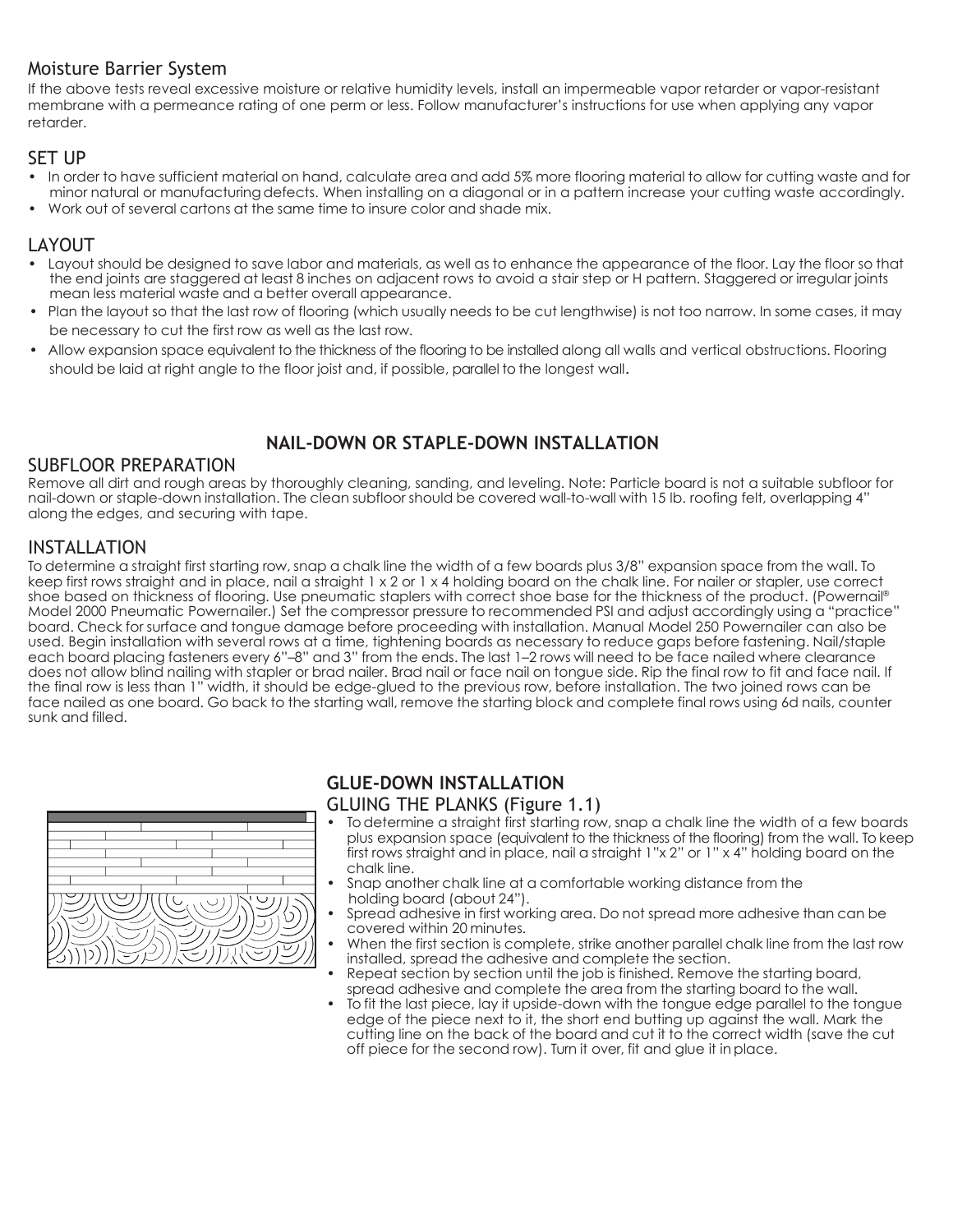## **FLOATING INSTALLATION**

#### INSTALL UNDERLAYMENTS

Install 6-mil Polyethylene vapor barrier over entire flooring surface. Overlap sheets of Polyethylene 16" and tape edges creating an airtight seal. Using 1/8" foam padding, roll out one roll at a time over vapor barrier being careful not to poke holes or otherwise damage material during installation. Run padding up walls 1" to 1.5" and secure in place with tape. Join padding sections with tape. Tape down any additional loose edges. A "2-in-1" foam padding /moisture barrier may be substituted for Polyethylene.

#### INSTALLING THE FLOOR

Boards are installed left to right with the groove side facing the wall. Stagger the ends of the boards a minimum of 8 inches on adjacent rows to avoid creating a stair step or H pattern. Leave a minimum expansion space (equivalent to the thickness of the floor) around all vertical objects such as walls, poles, and stairs. If starting wall is uneven, trace the contour of wall, using a scriber, onto first row of planks and cut to size.

## APPLICATION OF ADHESIVE

To secure the wood floor in a floating application, the boards must be bonded with adhesive in the tongue and groove. We recommend a quality waterproof PVAC glue. The glue must be applied in a continuous 1/8" bead on the top of the tongue on both the long and short edges.

## GLUING

Dry fit first row using stair-step pattern. Number each plank in the order of installation. When you reach the last plank in first row, turn plank 180° so tongue is flush against tongue of previous plank. Mark the plank and cut to length. Dry fit final plank of row. Begin dry fitting second row, starting with (if possible) left over piece from previous row. Be sure to stagger end of boards at least 8" to achieve effective staggered pattern. Floating installation is completed by gluing flooring profiles together. Separate first two rows noting installation order. Apply a thin bead of glue to the top of the tongue on the side and end of the board. Repeat process with subsequent planks. Press each board firmly together, tapping profiles lightly with a block and hammer if necessary. Clean excess glue from between boards with a damp cloth. If necessary, you may use straps to hold planks together to prevent gapping between rows. **Note: Do not use tape on the surface of the floor. Tape may damage the surface and void the finish warranty.** Often the last row will not end with a full plank. When this happens, place a full row of planks on top of the last row installed. Insert a 3/8" spacer against wall, and using a full width plank, trace distance from wall onto final row. Cut planks for final row to designated width. Apply glue and fit into place. Allow 12 hours before placing furniture on floors and 24 hours before introducing heavy objects or full traffic. **Note: Do not install cabinets or walls on top of floating floors**.

# **INSTALLATION OVER RADIANT HEAT (FLOATING INSTALLATION ONLY)**

#### HEATING SYSTEM

- Maximum allowable temperature is 80° Fahrenheit.
- System must be fully operating at normal temperature for a minimum of 21 days prior to floor installation.
- The heating system must be turned off 24 hours prior to installation and must remain off for 24 hours after installation.
- Not all wood floors and species are suitable for installation over radiant heat. Please check with your retail sales advisor for suitability of this product over radiant heated subfloors.

#### SUBFLOOR

**Note:** Only the pre-installation and structural warranties are valid when installing over radiant heat.

- The subfloor should be completely dry. Moisture on a dry weight basis must not exceed 1.5% for concrete, and 6–8% for wood subfloors.
- A vapor barrier should be installed on all concrete, stone, or mineral subfloors.
- Starting 2 days after completion of installation, gradually increase the temperature over a 7-day period to normal operating level. Never allow the floor surface temperature to exceed 80° Fahrenheit.
- Maintain recommended interior humidity levels at all times, if necessary, by means of humidifiers.
- Room temperature should not vary more than 15° Fahrenheit season to season. Maintain 35–55% humidity in radiant heated rooms.
- Heating pipes must be covered with 1" of concrete or be a minimum of 1/8" below bottom of plywood subfloor.
- Under plywood subfloors, heat transfer plates or insulation must be in place.

**Important Note: Not all species or types of wood flooring are suitable for installation over radiant heat. There is a great risk of gaps or face checking occurring especially when installed over radiant heating systems. Such occurrences are not manufacturing defects. Take the above into consideration when choosing a wood floor to be installed over radiant heat.**

## **ALL INSTALLATIONS: COMPLETING THE JOB**

- Remove spacer wedges.
- Cover all expansion gaps along walls and vertical protrusions with baseboard, quarter round or other suitable moldings.
- Clean, sweep and vacuum installed flooring before use.
- Avoid placing area rugs on your newly installed hardwood floor for a minimum of two weeks to prevent discoloration.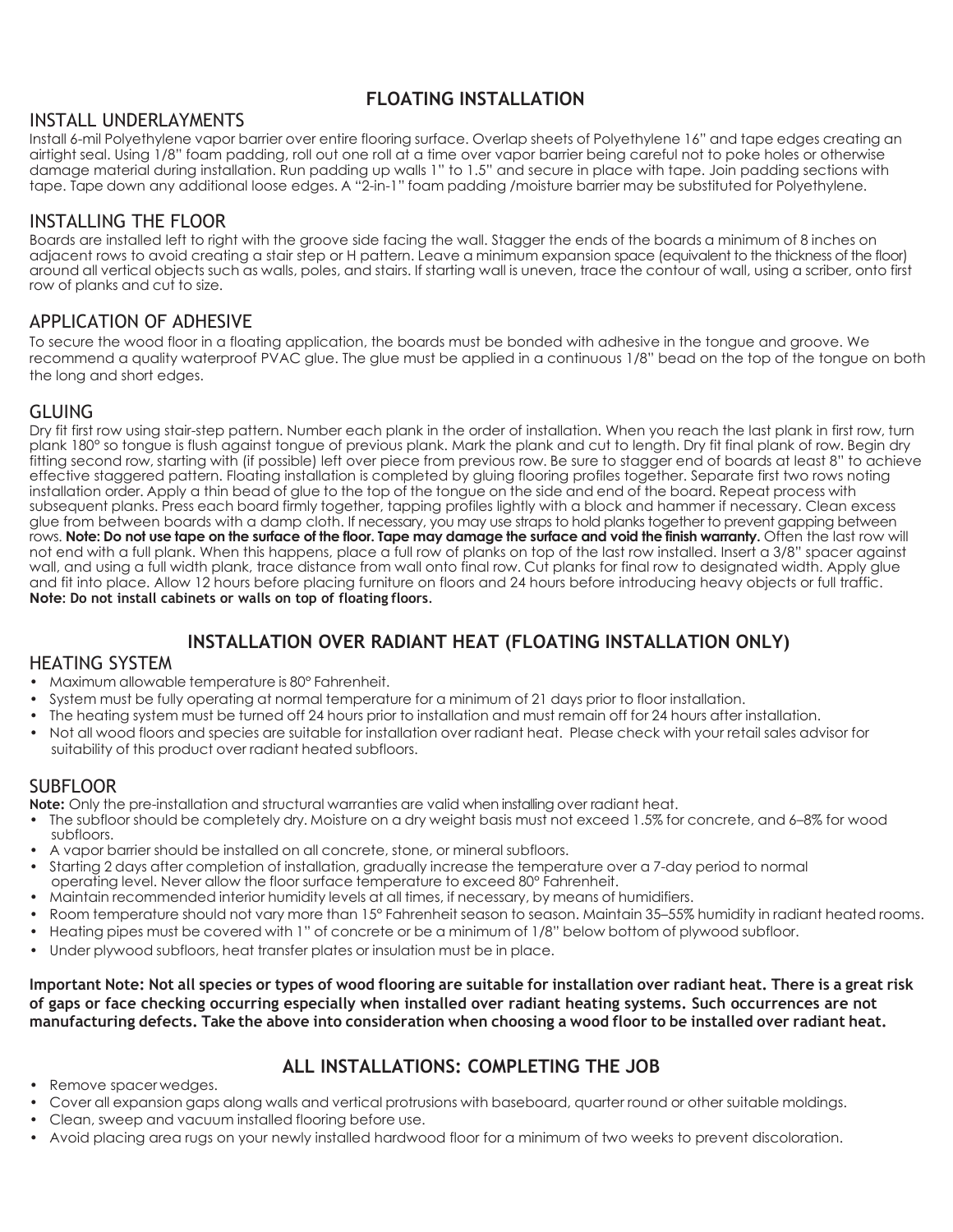# **CARE AND MAINTENANCE GUIDE**

## **PREVENTIVE MAINTENANCE**

To ensure the full benefit of warranties and to extend the beauty of your new hardwood floor, we recommend the following preventive maintenance steps:









- Use floor mats at all entrances to help keep dirt and moisture from being tracked in (Figure 2.1). Area rugs are recommended in high traffic areas and at sinks. Mats and area rugs should be slip resistant with backing that will not discolor the floor. Clean rugs periodically to remove dirt and grit.
- To help guard against scratches and dents, install felt floor protectors under furniture legs. It is important they are changed on a regular basis to prevent dirt, debris buildup. (Figure 2.2).
- Rolling castors may damage the floor. Therefore, we do not recommend them. If you choose to use them, the rubber barreltype or double wheel types are the best option. (Figure 2.2).
- Do not wear high heel shoes that need repair while walking on your hardwood floor. Some types of high heel shoes can severely damage the surface of any floor covering.
- Keep your pet's nails trimmed regularly to avoid marring or scratching the floor
- Maintain a healthy humidity range at 35-55%, which may require either a humidifier or a dehumidifier. Certain regions within North America have extreme changes in humidity levels that can affect all wood floors.
- For cleaning, Use the appropriate cleaner type for your specific flooring finish. We recommend a cleaning system that does not allow any loose liquid to touch the floor. Suitable hardwood floor cleaner is available at most retail floor covering stores. Never use wax or wax products. **DO NOT USE STEAM MOPS**! Contact your floor covering dealer for recommended maintenance and floor care products for your specific hardwood flooring.

## **REGULAR MAINTENANCE**

- Do not let sand, dirt and grit build up on your floors.
- Immediately wipe up wet areas from spills, foreign substances, or wet feet.
- Dust, sweep and vacuum floors regularly. When using a vacuum cleaner, disengage the beater bar or use the "bare floor" setting to avoid damaging your floor. The vacuum head must be brush or felt, a wand attachment is preferable. (Figure2.3)
- **NEVER CLEAN OR WET MOP WITH WATER.** Water may permanently damage the floor. **DO NOT USE STEAM MOPS**!
- There are many different types of prefinished hardwood floors available today, and not all maintenance products are suitable for all flooring types. Polyurethane based Aluminum Oxide finishes may be cleaned with Woodpecker Hardwood Floor Cleaner and applicator. Oil based finished should be cleaned and maintained with WOCA Oil Soaps and Refresher Oils specifically designed for those products. Consult with your retail sales advisor to determine what floor care products are appropriate for use on your floor.